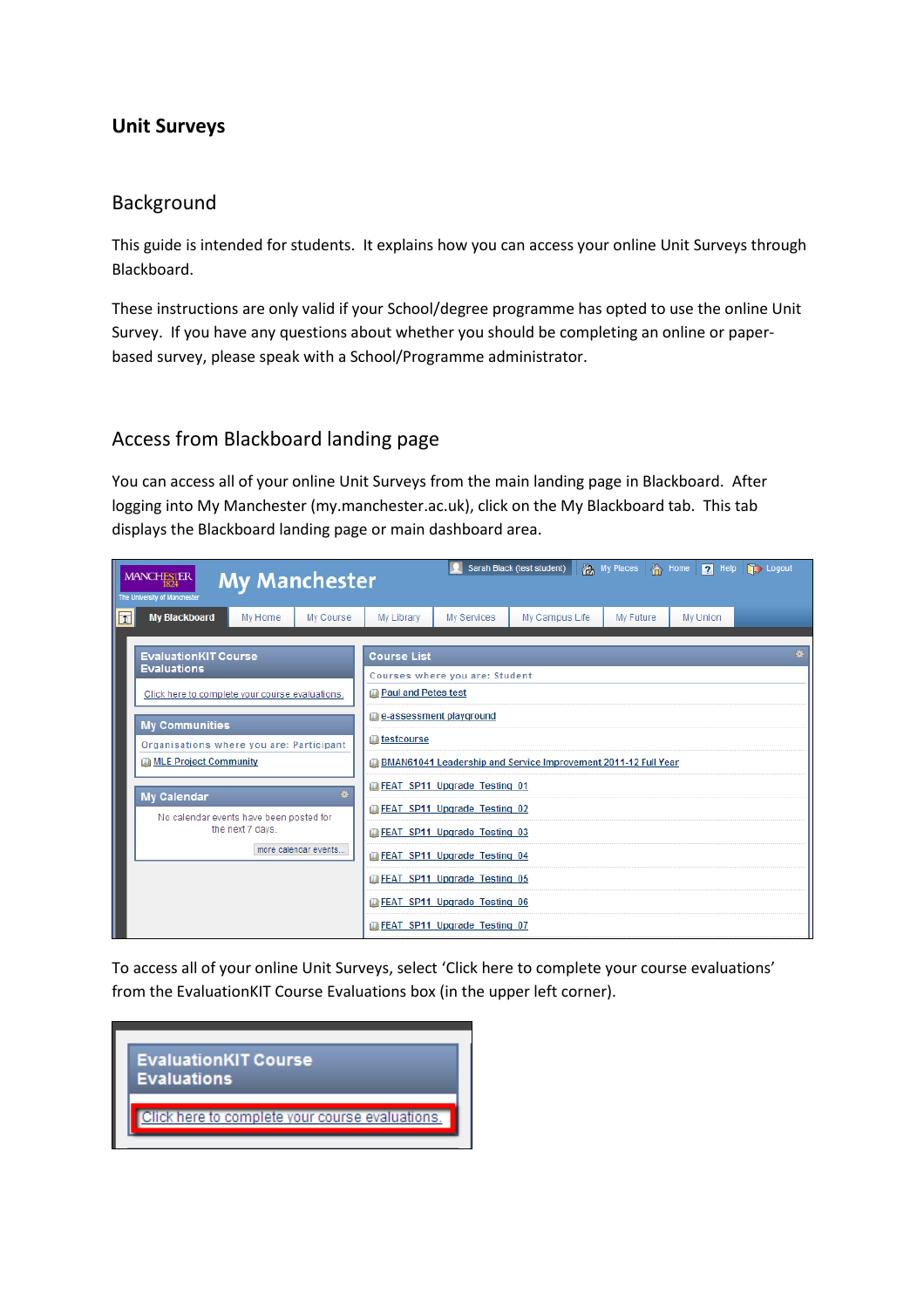By clicking on this link, you will be taken to a page that lists all of your course units that have an online Unit Survey.

| MANCHESTER                               |                             | Sign Out<br>Contact |
|------------------------------------------|-----------------------------|---------------------|
| The University of Manchester             |                             |                     |
|                                          |                             |                     |
|                                          |                             |                     |
|                                          |                             |                     |
|                                          |                             |                     |
|                                          |                             |                     |
| TAND neils new school admin test project |                             |                     |
| Start Date: 28/02/13 12:00 AM            | End Date: 03/04/13 12:00 AM |                     |
| > University of Manchester               |                             |                     |

This window will tell you how long a survey will be available (i.e. start and end dates) and whether you have completed a survey. When a survey still needs to be completed, the link will be shown in blue and the status will be listed as 'Not Submitted'.

Once you have completed the survey, the link will no longer be available and the status will change to 'Completed'.

| <b>MANCHESTER</b>                        |                             | Contact | Sign Out |
|------------------------------------------|-----------------------------|---------|----------|
| 1824<br>The University of Manchester     |                             |         |          |
|                                          |                             |         |          |
|                                          |                             |         |          |
|                                          |                             |         |          |
|                                          |                             |         |          |
|                                          |                             |         |          |
| TAND neils new school admin test project |                             |         |          |
| Start Date: 28/02/13 12:00 AM            | End Date: 03/04/13 12:00 AM |         |          |
| > University of Manchester               |                             |         |          |

# Access from within a Blackboard course unit

You can also access a Unit Survey from within individual course units in Blackboard. Access from within a course will depend on whether the course tutor has enabled these links in the course.

1. Navigation menu

In some Blackboard course units, there will be a link to the Unit Survey from the course navigation menu on the left side. Again, this link may not appear if the course tutor has not enabled the link.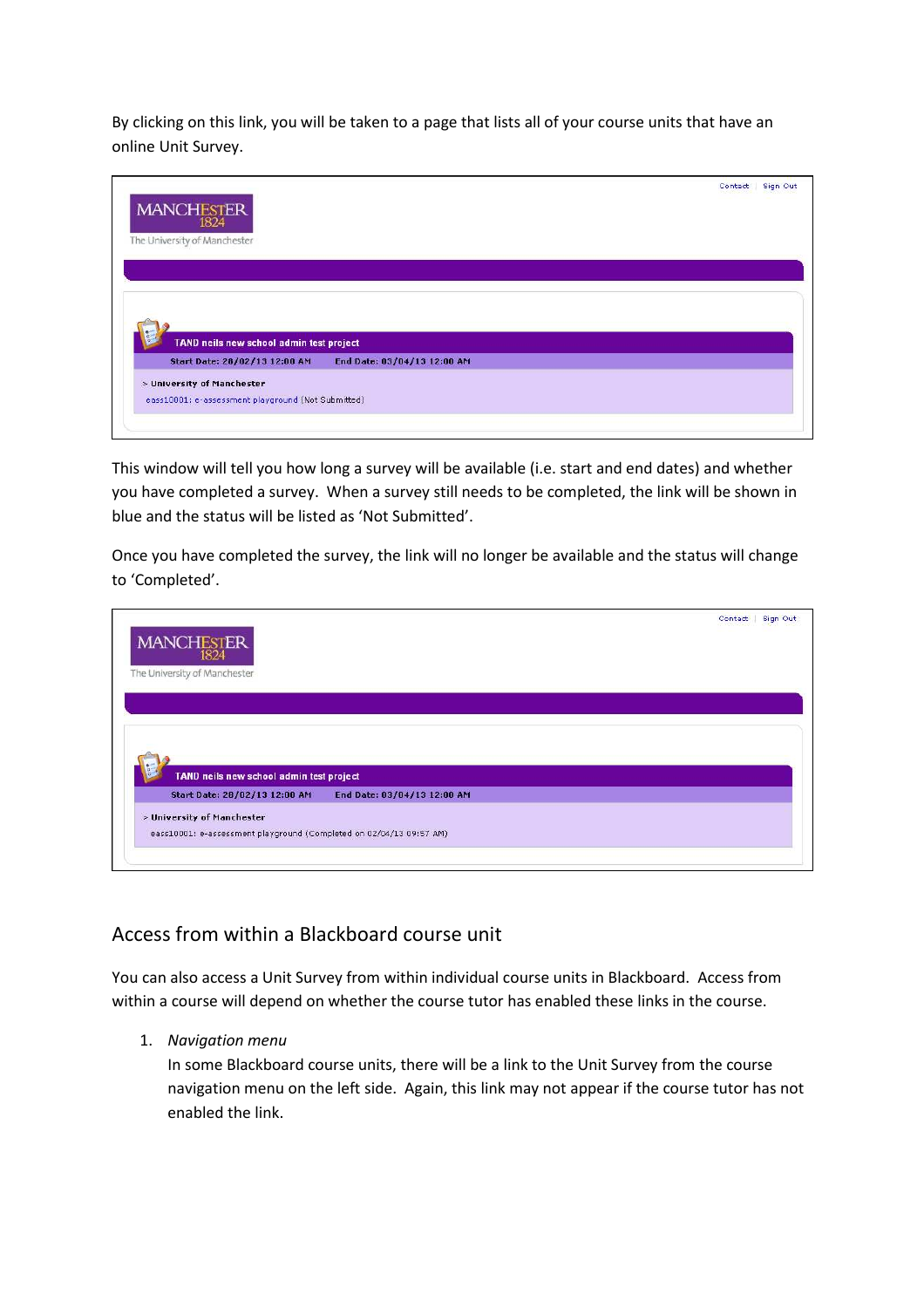

#### 2. Home page

For Blackboard course units that use a home page (similar to the example below), there may be a window that provides a link to the Unit Survey.

| <b>Home Page</b>                                                                                                                                                                                                                                                                                                                                                                    |                                   |
|-------------------------------------------------------------------------------------------------------------------------------------------------------------------------------------------------------------------------------------------------------------------------------------------------------------------------------------------------------------------------------------|-----------------------------------|
| <b>EvaluationKIT Course Evaluations</b>                                                                                                                                                                                                                                                                                                                                             | Alerts                            |
| Click here to complete your course evaluations.                                                                                                                                                                                                                                                                                                                                     | Edit Notification Settings        |
| <b>My Announcements</b>                                                                                                                                                                                                                                                                                                                                                             | Actions *<br>Past Due             |
| No Course Announcements have been posted in the last 7 days.                                                                                                                                                                                                                                                                                                                        | No Notifications                  |
| more announcements                                                                                                                                                                                                                                                                                                                                                                  | Early-Warning System              |
|                                                                                                                                                                                                                                                                                                                                                                                     | No Early Warnings                 |
| My Tasks<br>My Tasks:                                                                                                                                                                                                                                                                                                                                                               | <b>Activity Alerts</b>            |
| testcourse:                                                                                                                                                                                                                                                                                                                                                                         | No Notifications                  |
| > Complete the Unit 1 Assignment                                                                                                                                                                                                                                                                                                                                                    |                                   |
| Schedule individual Chat Session with the instructor                                                                                                                                                                                                                                                                                                                                |                                   |
| > Paper 1 outline due<br>more tasks                                                                                                                                                                                                                                                                                                                                                 | Last Updated: 02 April 2013 10:10 |
|                                                                                                                                                                                                                                                                                                                                                                                     |                                   |
| <b>What's New</b>                                                                                                                                                                                                                                                                                                                                                                   |                                   |
| Actions *<br>Edit Notification Settings                                                                                                                                                                                                                                                                                                                                             |                                   |
| $\qquad \qquad \text{ } \qquad \qquad \text{ }$<br>$\times$ Blogs (1)                                                                                                                                                                                                                                                                                                               |                                   |
| $\begin{picture}(20,20) \put(0,0){\line(1,0){0}} \put(15,0){\line(1,0){0}} \put(15,0){\line(1,0){0}} \put(15,0){\line(1,0){0}} \put(15,0){\line(1,0){0}} \put(15,0){\line(1,0){0}} \put(15,0){\line(1,0){0}} \put(15,0){\line(1,0){0}} \put(15,0){\line(1,0){0}} \put(15,0){\line(1,0){0}} \put(15,0){\line(1,0){0}} \put(15,0){\line(1,0){0}} \put(15,$<br>* Discussion Board (19) |                                   |
| $\begin{picture}(20,20) \put(0,0){\line(1,0){0}} \put(15,0){\line(1,0){0}} \put(15,0){\line(1,0){0}} \put(15,0){\line(1,0){0}} \put(15,0){\line(1,0){0}} \put(15,0){\line(1,0){0}} \put(15,0){\line(1,0){0}} \put(15,0){\line(1,0){0}} \put(15,0){\line(1,0){0}} \put(15,0){\line(1,0){0}} \put(15,0){\line(1,0){0}} \put(15,0){\line(1,0){0}} \put(15,$<br>* Tests (1)             |                                   |
|                                                                                                                                                                                                                                                                                                                                                                                     |                                   |
|                                                                                                                                                                                                                                                                                                                                                                                     |                                   |
|                                                                                                                                                                                                                                                                                                                                                                                     |                                   |